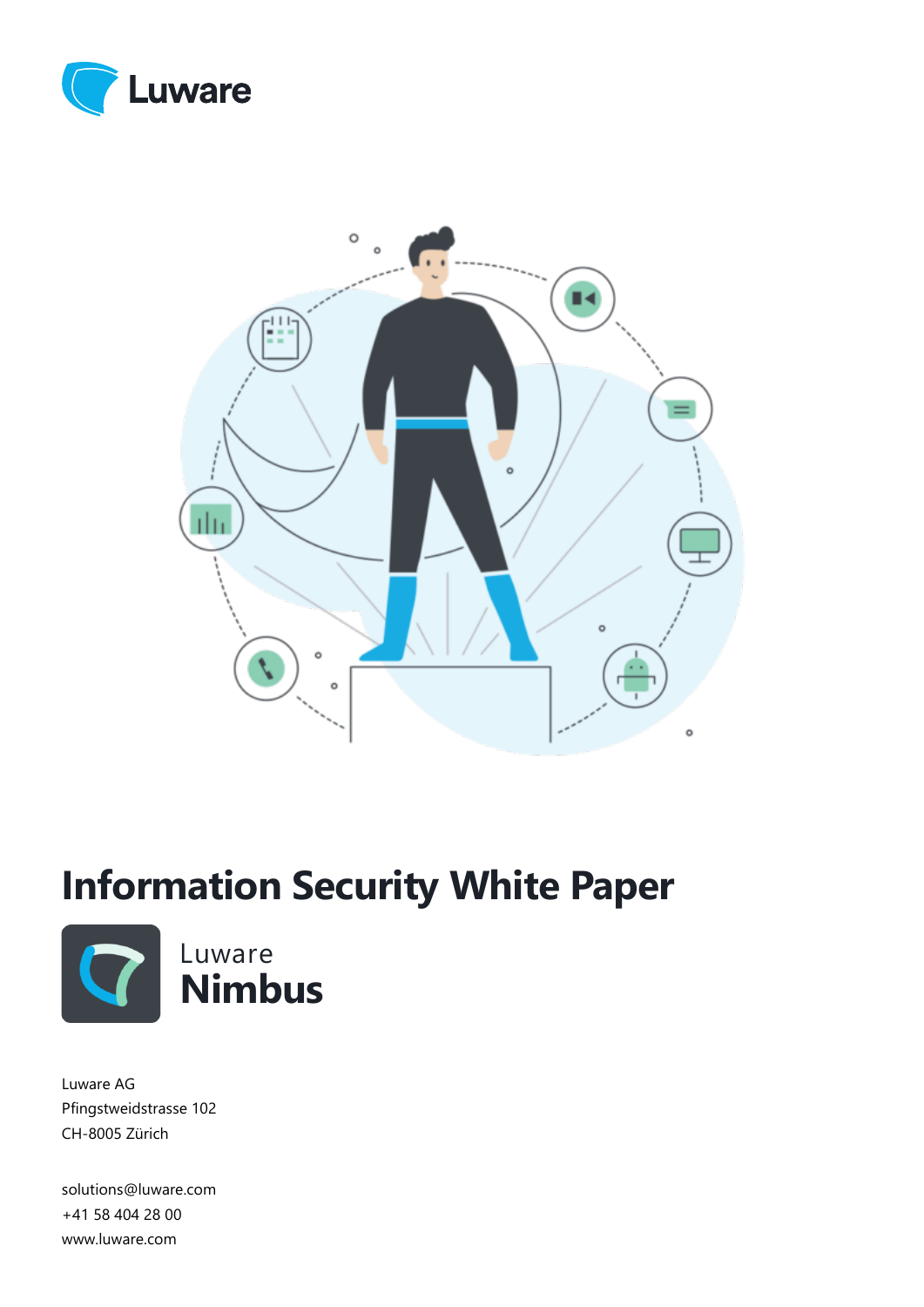| Document-ID   | LUNIM-INFOSEC             |
|---------------|---------------------------|
| Version       | 1.1                       |
| <b>Status</b> | Approved by Michael Jakob |
| Issue Date    | 14.03.2022                |
| Valid from    | 14.03.2022                |
| Valid to      | 13.03.2023                |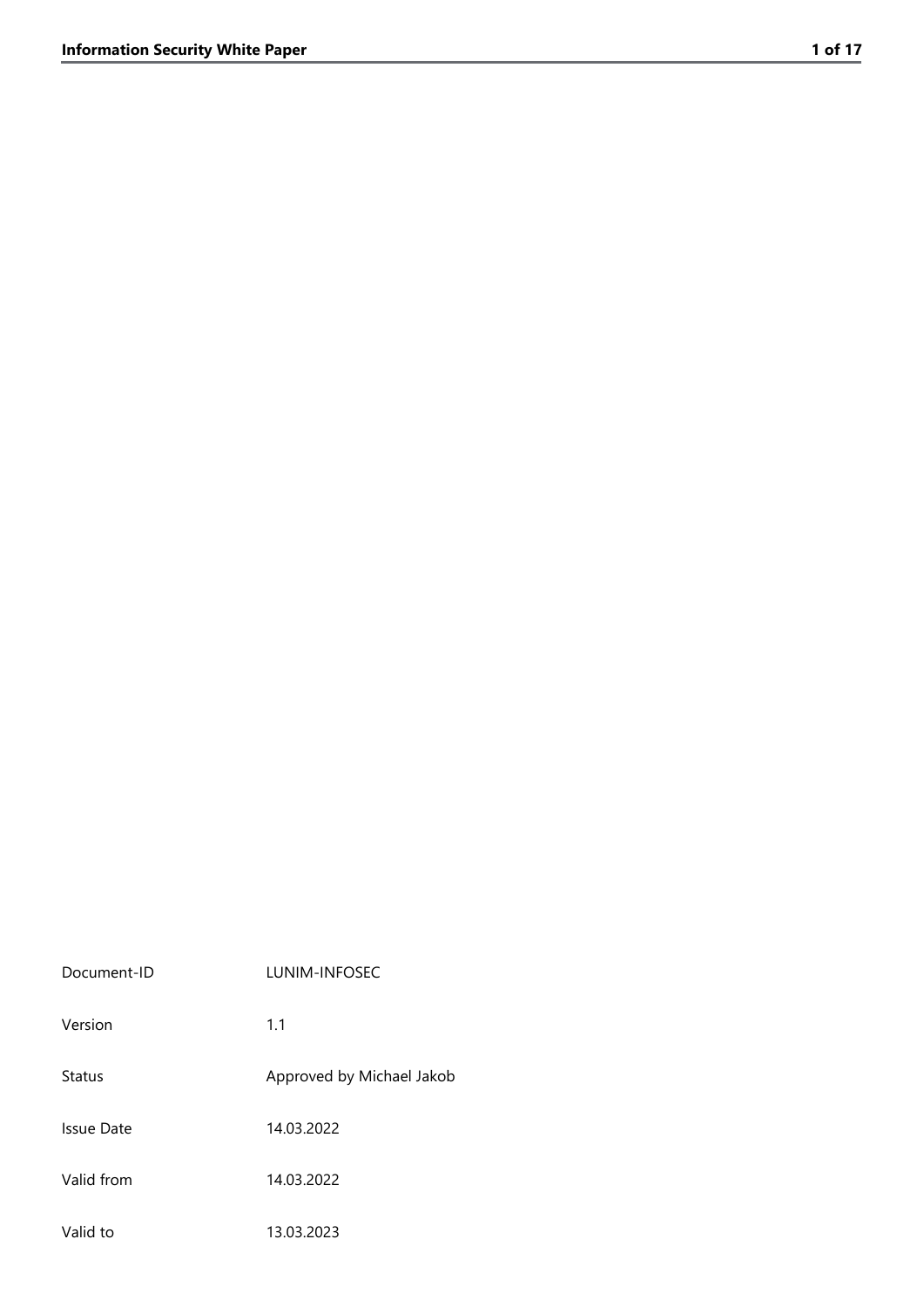## **Table of Contents**

| 1     | Introduction                        | 4 |
|-------|-------------------------------------|---|
| 2     | <b>Scope</b>                        | 4 |
| 2.1.1 | Audience                            | 4 |
| 2.1.2 | SaaS Security Scope                 | 4 |
| 3     | <b>Data Privacy</b>                 | 5 |
| 3.1   | <b>Data Locations</b>               | 5 |
| 3.1.1 | Switzerland North 01                | 5 |
| 3.1.2 | Germany West Central 01             | 5 |
| 3.1.3 | <b>United Kingdom</b>               | 5 |
| 3.2   | Data Access Types                   | 5 |
| 3.2.1 | Luware Administrative Data Access   | 5 |
| 3.2.2 | <b>Partner Access</b>               | 5 |
| 3.2.3 | <b>Customer Access</b>              | 5 |
| 3.3   | <b>Access and Authentication</b>    | 6 |
| 3.3.1 | Authentication                      | 6 |
| 3.3.2 | Anonymous Access                    | 6 |
| 3.3.3 | <b>Multi-Factor Authentication</b>  | 6 |
| 3.3.4 | Role Based User Access              | 6 |
| 3.3.5 | Generic User Accounts               | 6 |
| 3.3.6 | Service Accounts                    | 6 |
| 3.3.7 | <b>Application User Roles</b>       | 6 |
| 3.3.8 | <b>Access Monitoring</b>            | 7 |
| 3.4   | Data Segregation                    | 7 |
| 3.5   | Data Retention                      | 7 |
| 3.6   | Data Backup                         | 8 |
| 3.7   | Data Disposal                       | 8 |
| 4     | <b>Data Protection and Security</b> | 8 |
| 4.1   | <b>Security Baseline</b>            | 8 |
| 4.2   | <b>Threat Prevention</b>            | 8 |
| 4.3   | Patching                            | 9 |
| 4.4   | Secure Software Development         | 9 |
| 4.5   | Secure Service Administration       | 9 |
| 4.6   | Change Control                      | 9 |
| 4.7   | <b>Physical Security</b>            | 9 |
| 4.8   | Logical Security                    | 9 |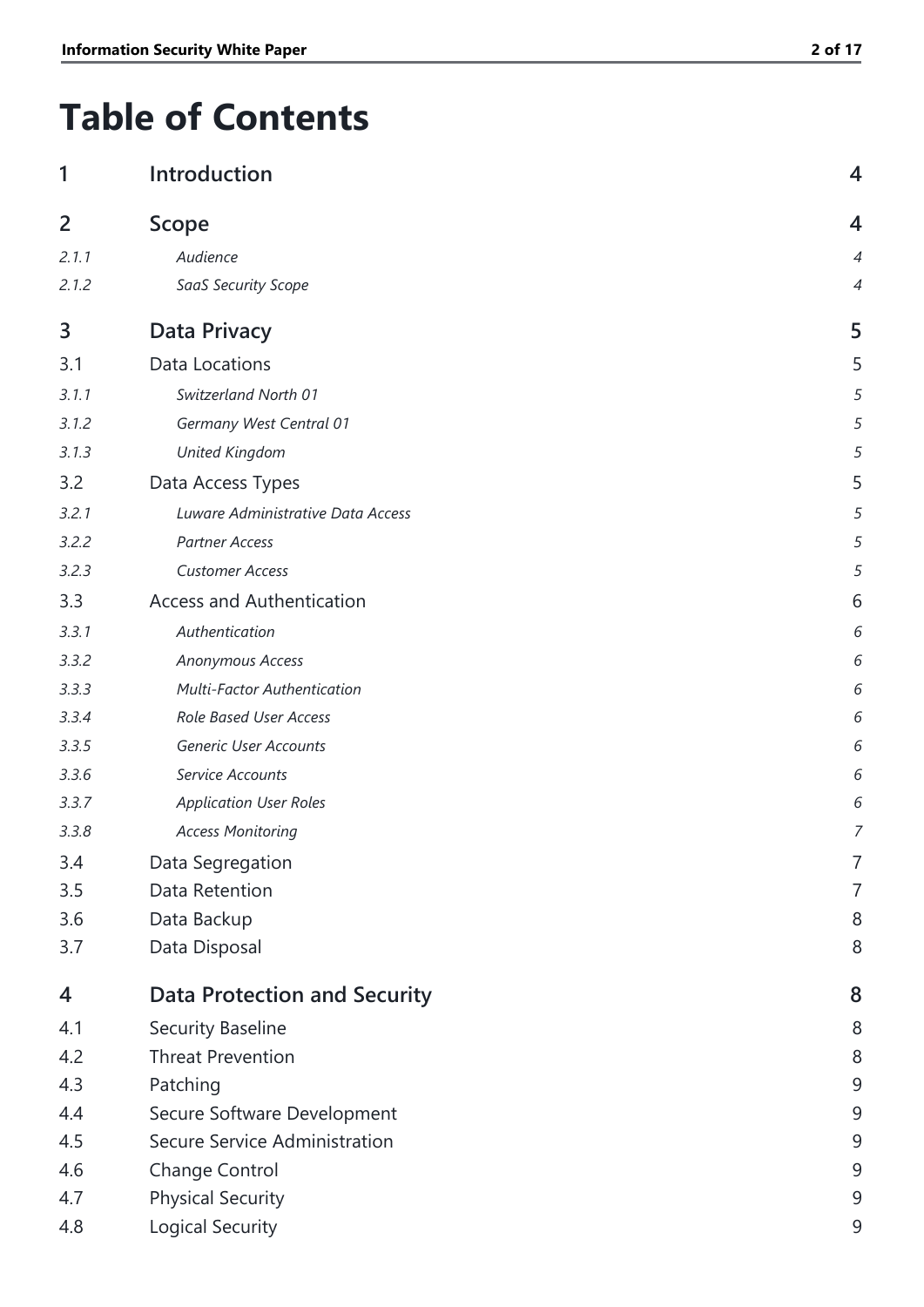| 4.9  | Protection of Data At Rest                     | 10 |
|------|------------------------------------------------|----|
| 4.10 | Protection of Data In Transit                  | 10 |
| 5    | <b>Business Continuity</b>                     | 11 |
| 5.1  | <b>Business Continuity Program</b>             | 11 |
| 5.2  | <b>Business Impact Analysis</b>                | 11 |
| 5.3  | <b>Risk Management</b>                         | 12 |
| 5.4  | Approach                                       | 12 |
| 5.5  | <b>Standards and Certification</b>             | 12 |
| 5.6  | Incident Response                              | 12 |
| 5.7  | Crisis Management                              | 12 |
| 5.8  | Third-party assurance                          | 12 |
| 5.9  | <b>BCP Testing</b>                             | 13 |
| 6    | <b>High Availability and Disaster Recovery</b> | 13 |
| 6.1  | Definition                                     | 13 |
| 6.2  | Resilient System Architecture                  | 13 |
| 6.3  | Database resilience                            | 13 |
| 6.4  | <b>Backup and Restore</b>                      | 13 |
| 6.5  | RPO and RTO                                    | 14 |
| 6.6  | Data Centers                                   | 14 |
| 6.7  | People                                         | 14 |
| 6.8  | General IT Infrastructure                      | 15 |
| 6.9  | Coronavirus (COVID-19) Measures                | 15 |
| 7    | <b>Organizational Measures</b>                 | 15 |
| 7.1  | <b>Background Checks</b>                       | 15 |
| 7.2  | <b>Security Awareness</b>                      | 15 |
| 8    | <b>Data Processing</b>                         | 15 |
| 8.1  | Consent                                        | 15 |
| 8.2  | <b>Information Held</b>                        | 16 |
| 8.3  | <b>Third Party Processors</b>                  | 16 |
| 8.4  | Data Protection Officer                        | 16 |
| 8.5  | What Data Is Being Processed                   | 16 |
| 8.6  | How Is Data Beeing Processed                   | 17 |
| 8.7  | Right To Be Forgotten (Erasure)                | 17 |
| 8.8  | <b>Right Of Access</b>                         | 17 |
| 8.9  | <b>Right To Data Portability</b>               | 17 |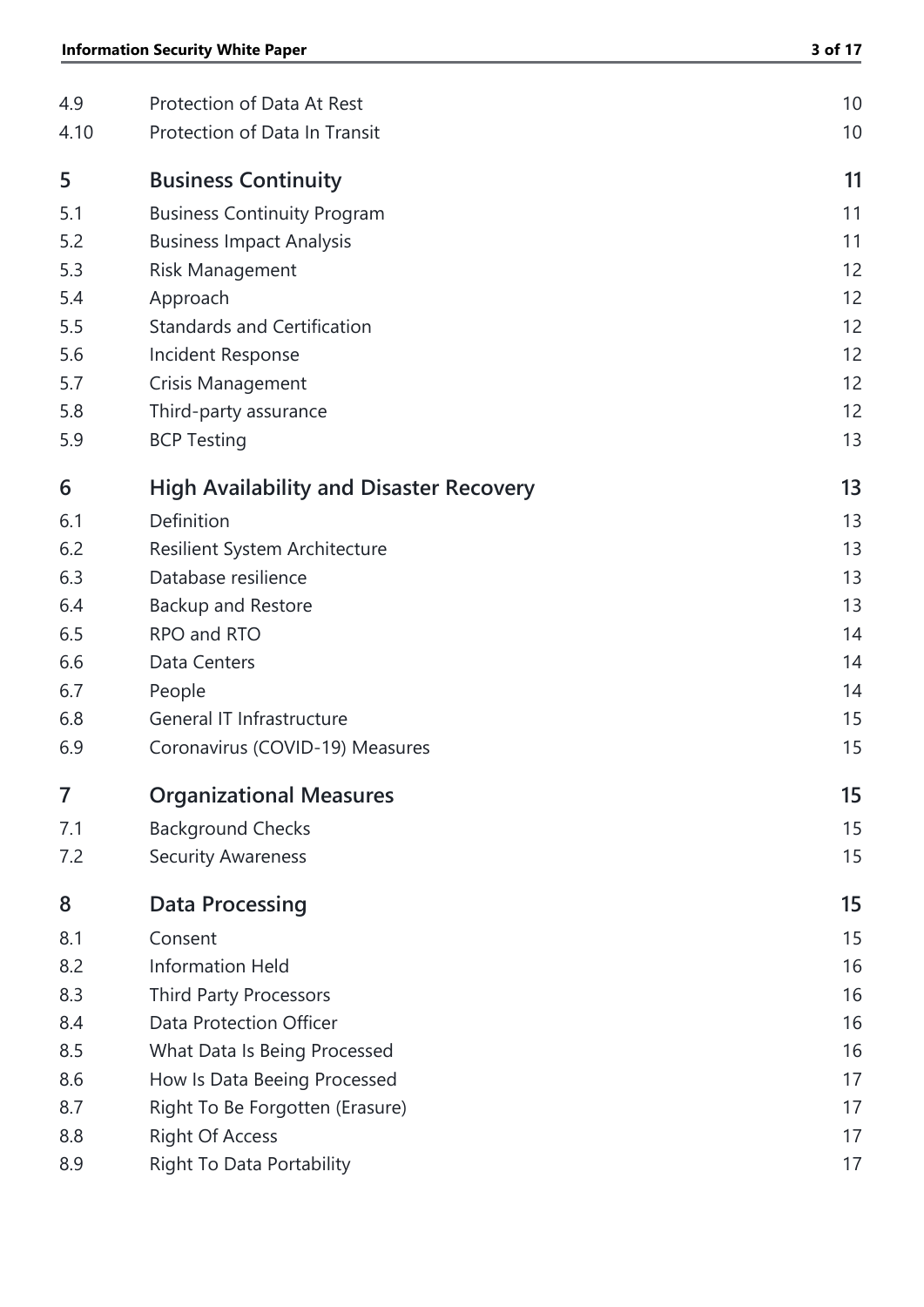### <span id="page-4-0"></span>**1 Introduction**

Security and data protection are at the forefront of our efforts to provide our customers with Cloud hosted Software-as-a-Service (SaaS) offerings they can trust and rely upon. Luware endeavors to meet security industry standards where technically possible. Ensuring the information security policies mandated for our Luware Cloud offering are reviewed on a regular basis, this document describes Luware's efforts and measures in place to ensure data safety and security within the Luware Cloud environment for our customers.

## <span id="page-4-1"></span>**2 Scope**

#### <span id="page-4-2"></span>**2.1.1 Audience**

Luware Nimbus Customers, Technology Partners and Prospects.

#### <span id="page-4-3"></span>**2.1.2 SaaS Security Scope**

Luware Nimbus is a Microsoft Teams Application developed on the extend model and hosted in the Microsoft Azure Cloud. Multiple layers of the system security are entirely covered by Microsoft and Azure Security Services. This cloud security concept is called [Shared Responsibility.](https://azure.microsoft.com/en-gb/resources/shared-responsibility-for-cloud-computing/)

Luware is responsible for security controls of the entire application layer and also related choices and configuration on the Azure platform. Customers are encouraged to pay attention to their own responsibility which is account and identity management, devices, data copies and 3rd party connections such as custom integrations.

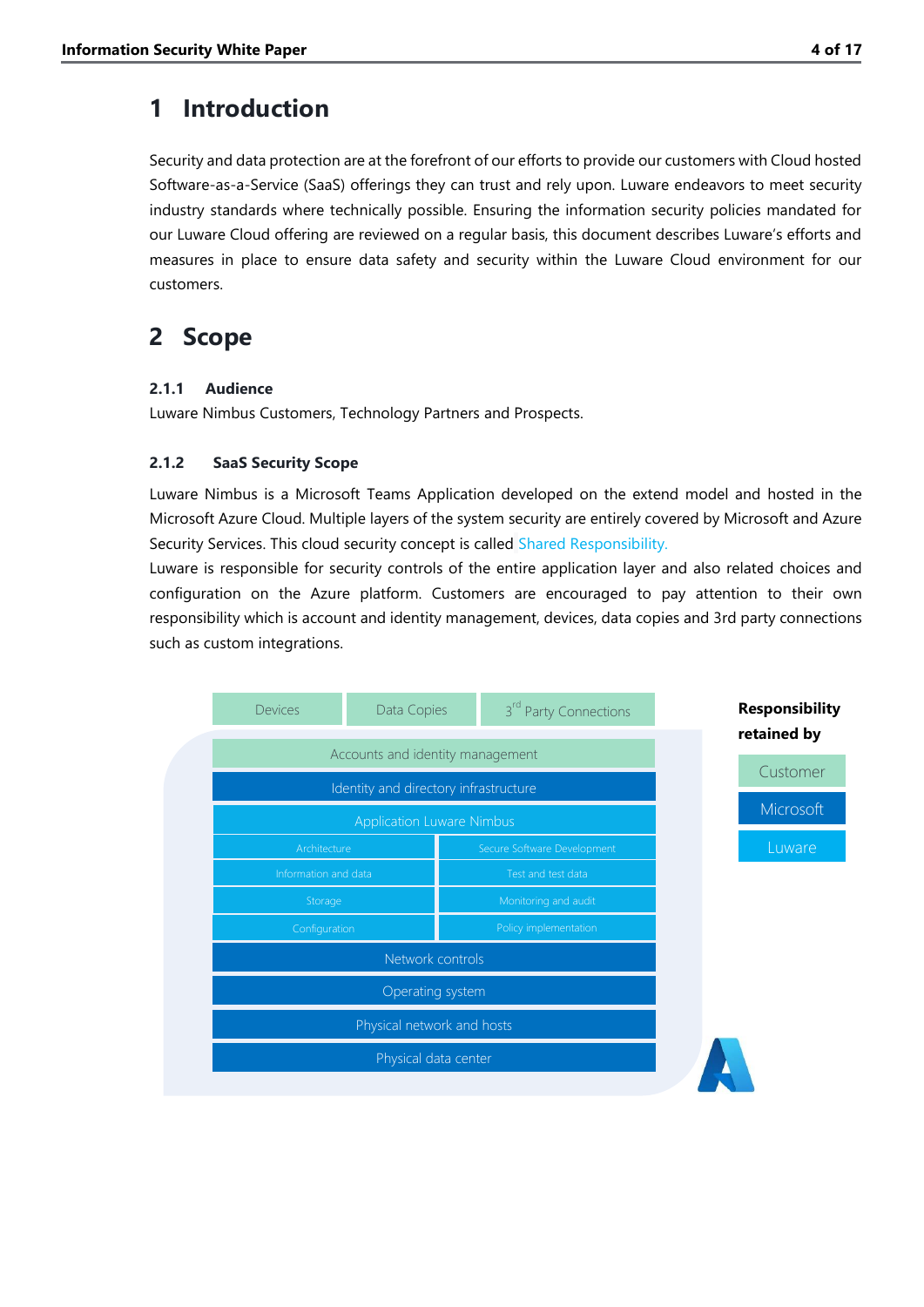### <span id="page-5-0"></span>**3 Data Privacy**

This chapter outlines the primary measures Luware is taking to ensure Data Privacy, Access Control and Segregation.

#### <span id="page-5-1"></span>**3.1 Data Locations**

#### <span id="page-5-2"></span>**3.1.1 Switzerland North 01**

The Luware Nimbus Instance CHNO\_01 [\(https://portal.luware.cloud\)](https://portal.luware.cloud/) is hosted in the Microsoft Azure Data center located in Switzerland, with the primary data center being Microsoft Azure Switzerland North (Zurich) and the secondary data center (DR, backup location) being Microsoft Azure Switzerland West (Geneva).

#### <span id="page-5-3"></span>**3.1.2 Germany West Central 01**

The Luware Nimbus Instance DEWE\_01 [\(https://portal.dewe-01.luware.cloud\)](https://portal.dewe-01.luware.cloud/) is hosted in the Microsoft Azure Data center located in Germany, with the primary data center being Microsoft Azure Germany West Central (Frankfurt) and the secondary data center (DR, backup location) being Microsoft Azure Germany North (Berlin).

#### <span id="page-5-4"></span>**3.1.3 United Kingdom**

The Luware Nimbus Instance UKSO\_01 (https://portal.ukso-01.luware.cloud) is hosted in the Microsoft Azure Data center located in the UK, in the data center Microsoft Azure UK South (London) and a georedundant Nimbus Instance UKWE\_01 [\(https://portal.ukwe-01.luware.cloud\)](https://portal.ukwe-01.luware.cloud/) beeing in the data center Microsoft Azure UK West (Cardiff).

### <span id="page-5-5"></span>**3.2 Data Access Types**

#### <span id="page-5-6"></span>**3.2.1 Luware Administrative Data Access**

Luware implements the principle of least privilege and 'need to know' to minimize the risk of data exposure. Luware personnel are only authorized to access the data they necessarily and reasonably must have access to, to fulfil their current job role and responsibilities. Data access is reviewed on a regular basis to remediate any unnecessary access privileges. Requests for additional access follow a formal process which includes executive management approval.

#### <span id="page-5-7"></span>**3.2.2 Partner Access**

Luware technology and integration partners receive access to the system for the management of their customer's Nimbus environment. Data access, administrative roles and privileges are managed by the partner administrators. It's the partner's sole responsibility to maintain and control the access scope within their own organization and for their customer's tenants.

#### <span id="page-5-8"></span>**3.2.3 Customer Access**

Data access, administrative roles and privileges are managed by the customer tenant administrators. It's the customer's sole responsibility to maintain and control the access scope within their own organization.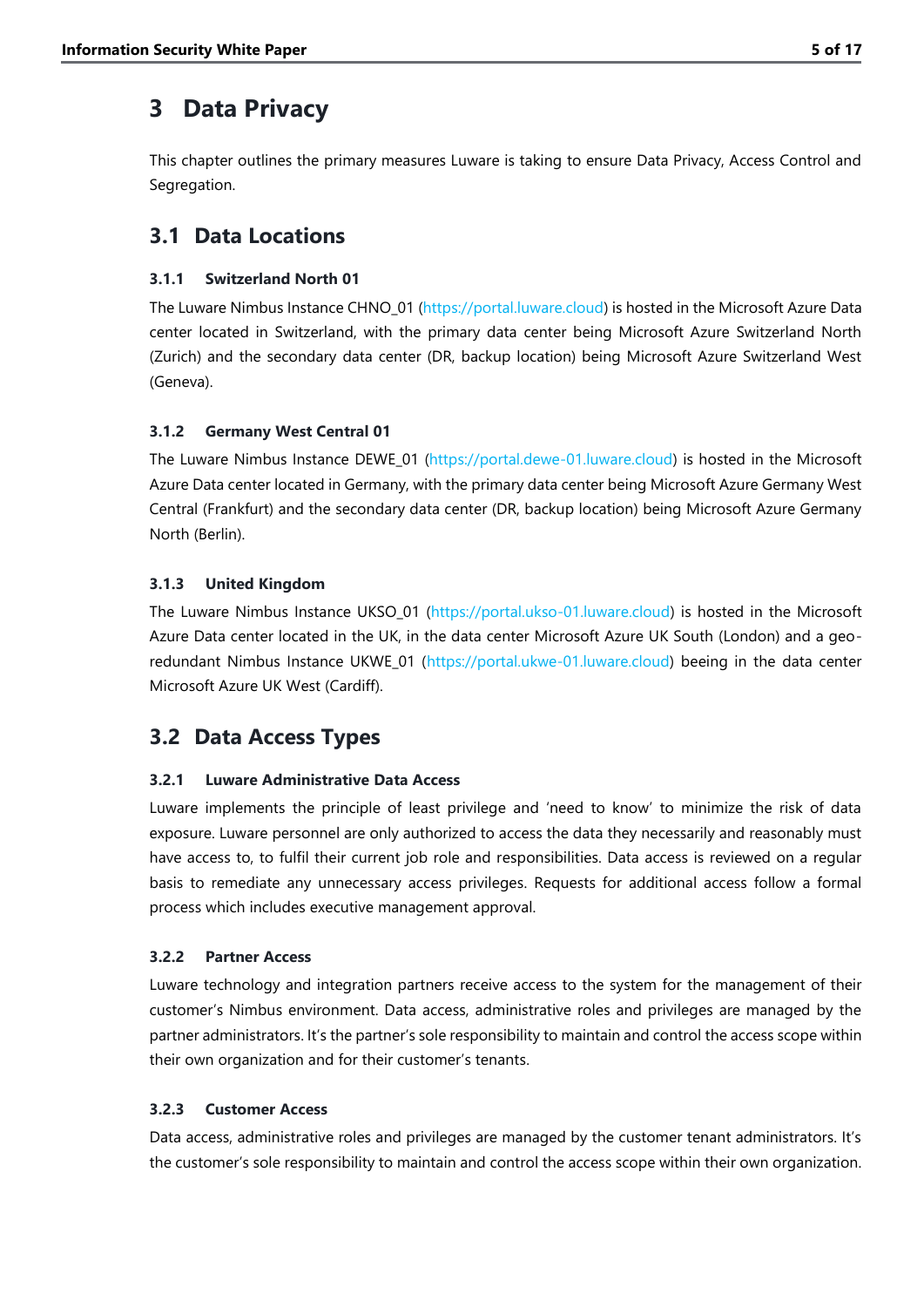#### <span id="page-6-0"></span>**3.3 Access and Authentication**

The Luware Nimbus platform is a licensed-user only system, where only specific, named individuals or members of a licensed team are given access to consume the service.

#### <span id="page-6-1"></span>**3.3.1 Authentication**

User access is authenticated with tight integration to Microsoft's global identity management platform (Azure Active Directory - AAD) and industry standard authentication flows (OAuth2). Please refer to [Self-](https://docs.microsoft.com/en-us/azure/active-directory/authentication/concept-sspr-policy)service password reset policies - [Azure Active Directory | Microsoft Docs](https://docs.microsoft.com/en-us/azure/active-directory/authentication/concept-sspr-policy) for more information about the underlying Azure AD password policies.

#### <span id="page-6-2"></span>**3.3.2 Anonymous Access**

Anonymous access is not supported.

#### <span id="page-6-3"></span>**3.3.3 Multi-Factor Authentication**

Multi-factor authentication (MFA) can be enabled by the customers by leveraging Microsoft's Azure MFA system integrated in AAD (Azure AD) or ADFS (Active Directory Federation Services).

#### <span id="page-6-4"></span>**3.3.4 Role Based User Access**

Administrative users that require access to operate the platform (both from a customer perspective and Luware systems administration) must have their administrative permissions explicitly granted and are only given the minimal level of access enforced via Role-based Access Control (RBAC). The customer, or their technology partner, performs self-administration of access to data by leveraging predefined Role Based Access Control policies provided by the Luware Cloud products.

#### <span id="page-6-5"></span>**3.3.5 Generic User Accounts**

Generic service and administration user accounts are not permitted. End-customer users are only ever granted application-specific account roles / permissions, tied to their named AAD account. This ensures that our customers maintain complete control over their user account security in line with their organizational requirements (including Multi-Factor Authentication). Moreover, it ensures that Luware has no need to store or process user account passwords, with authentication being performed within the customer's environment.

#### <span id="page-6-6"></span>**3.3.6 Service Accounts**

All internal application service accounts are provisioned on a per-application basis, with enforcement of minimal permissions. Service Account details are protected, conforming to industry security standards.

#### <span id="page-6-7"></span>**3.3.7 Application User Roles**

As previously mentioned, the Luware Nimbus hosted service provides the customer the ability to restrict and govern the level of access rights for their end users. This section details the RBAC policies that can be used today: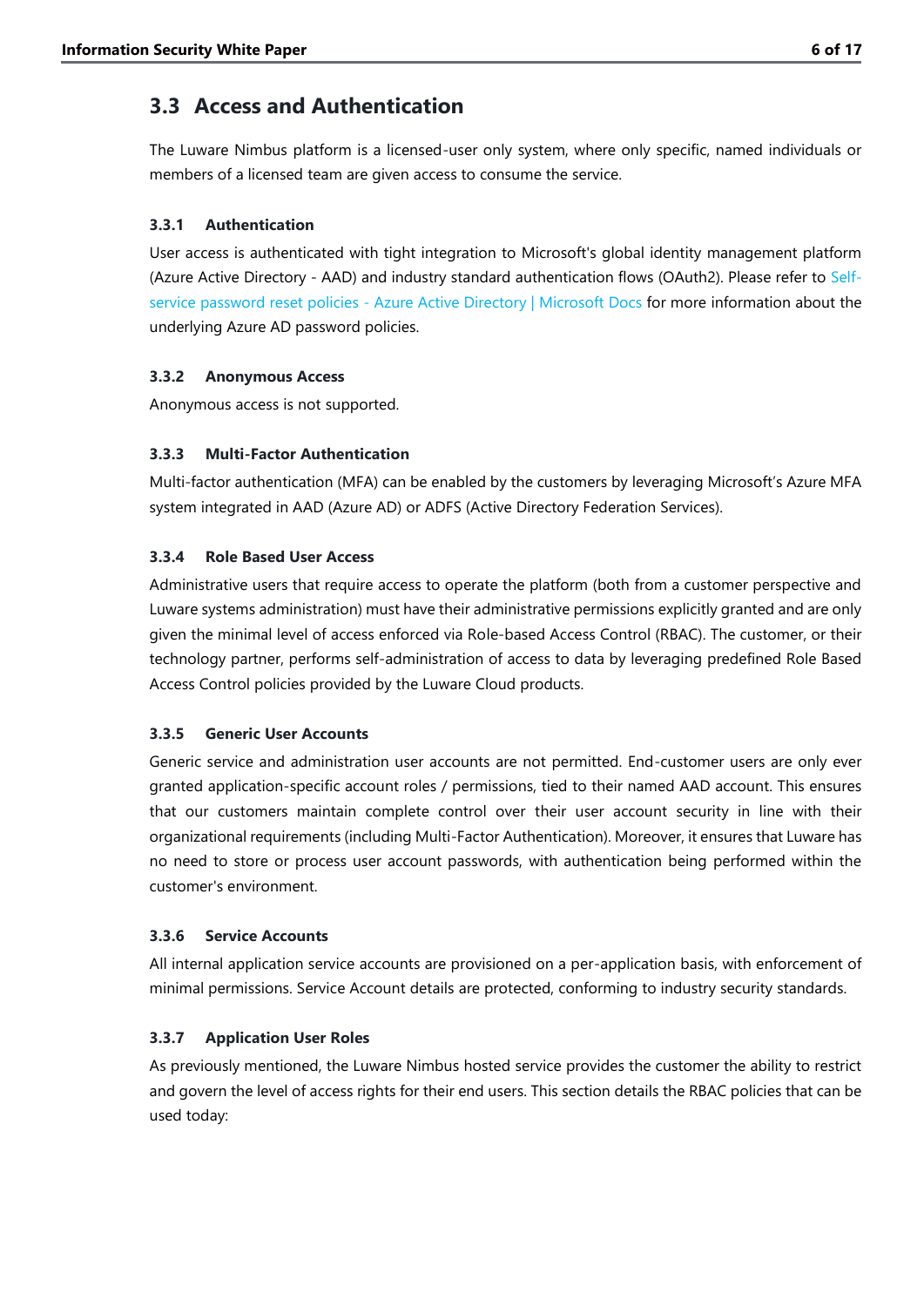| <b>User Roles</b>                                     | <b>Description</b>                                                                                                                                                                                                                                                                                                                                                      |
|-------------------------------------------------------|-------------------------------------------------------------------------------------------------------------------------------------------------------------------------------------------------------------------------------------------------------------------------------------------------------------------------------------------------------------------------|
| <b>User</b>                                           | Any Nimbus user that acts as part of a Service Team. Users have no access to<br>the Admin panel, mainly focusing on daily Usage of Nimbus instead. Nimbus<br>users are directly synchronized from Microsoft Teams.                                                                                                                                                      |
| <b>Service</b><br>Administrator/<br><b>Team Owner</b> | Any Nimbus user that acts as an owner of a Service Team. Team Owners acting<br>as service administrator in addition. They can change their respective Service<br>Settings and Manage Resources (both own + provided by Tenant Admin).<br>Team Owners also may install Power BI to access and evaluate Historical<br>Reporting Data directly from the reporting backend. |
| <b>Tenant</b><br><b>Administrator</b>                 | Administrates Services and User Administration. Also manages Resources to be<br>available to all Services under the respective Tenant.                                                                                                                                                                                                                                  |
| <b>Partner</b><br><b>Administrator</b>                | Administrates Tenant Administration, Services and User Administration. Also<br>manages Resources to be available to all Services under the respective Tenant.                                                                                                                                                                                                           |

#### <span id="page-7-0"></span>**3.3.8 Access Monitoring**

Detailed access logging is enabled, security event logs collect at least privileged and non-privileged user access activities, authorized and unauthorized access attempts, credentials management operations, system exceptions, administrator activities. Such logs are retained after the specified data retention period (See [3.5](#page-7-2) [Data Retention\)](#page-7-2). Customers will not be given access to sensitive security logs

#### <span id="page-7-1"></span>**3.4 Data Segregation**

All customer configuration and reporting data (including voice messages) is stored and maintained in the shared Luware Nimbus Cloud infrastructure which is segregated logically by the individual Luware Nimbus applications in order to keep the data demarcated, private and secure.

#### <span id="page-7-2"></span>**3.5 Data Retention**

Data within the Luware Nimbus application is retained for the purpose of system operation and reporting. Data Retention policies are in place to ensure Data isn't kept any longer than necessary to service its purpose. The following Data Retention policies are in place:

| Data Type                                                                                                                                 | <b>Retention Period</b> |
|-------------------------------------------------------------------------------------------------------------------------------------------|-------------------------|
| <b>Aggregated Reporting Data</b> 24 months<br>detail records, caller<br>(Call<br>information, call treatment and<br>call journey details) |                         |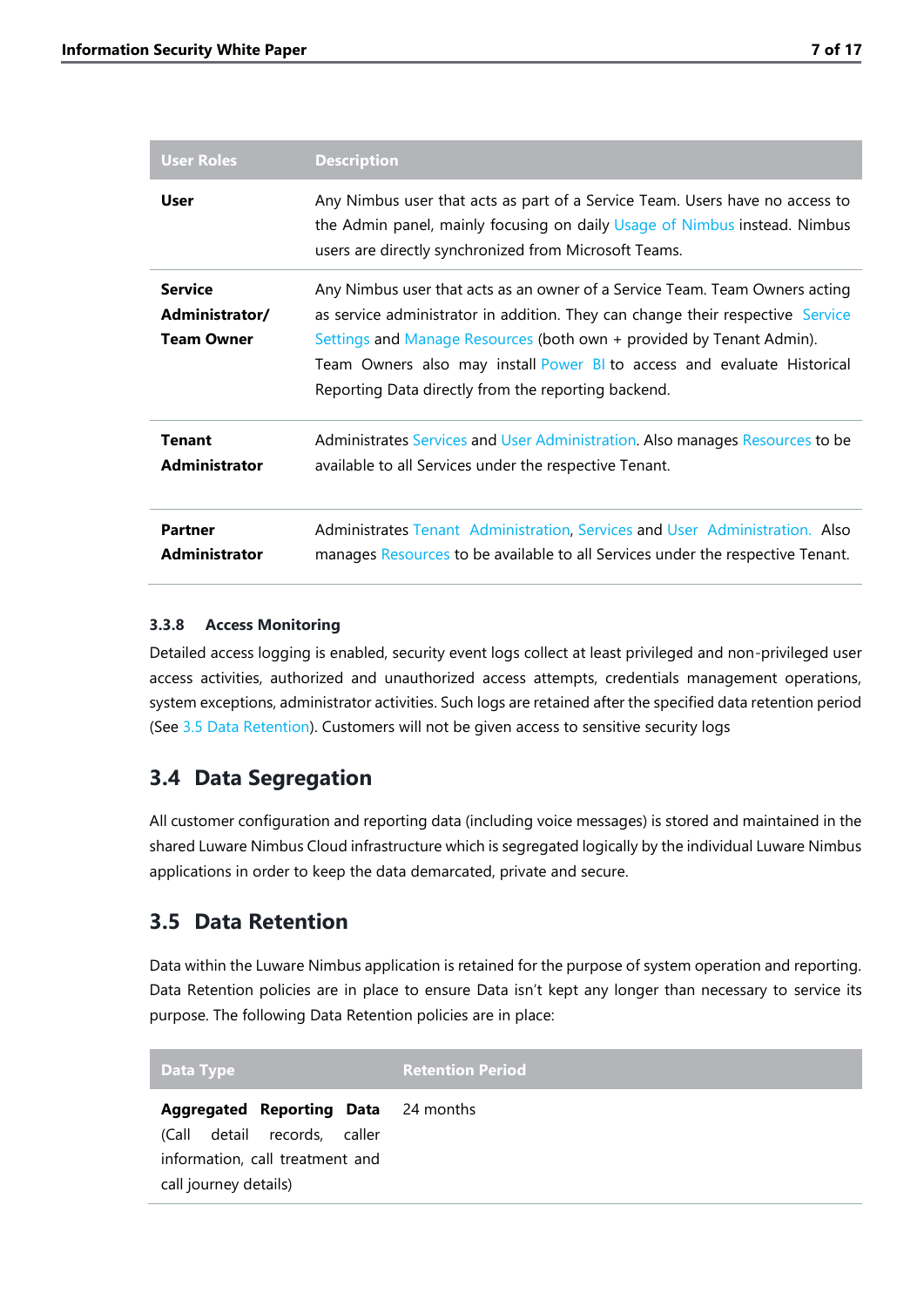| <b>Voicemail Records</b>                                              | 24 months                                                                                                                                                |
|-----------------------------------------------------------------------|----------------------------------------------------------------------------------------------------------------------------------------------------------|
| <b>Configuration Data</b>                                             | customer contract duration $+30$ days                                                                                                                    |
| <b>Application Logs</b> (Temporary<br>storage of internal application | 30 days                                                                                                                                                  |
| logs)                                                                 | We temporarily store internal application logs to help our support<br>engineers troubleshoot the performance and operation of<br>application components. |

The defined data retention period cannot be customized. Customers who want to keep the reporting data longer can archive the data into their own infrastructure via the odata interface.

#### <span id="page-8-0"></span>**3.6 Data Backup**

To ensure service resilience Luware runs a highly available application infrastructure. Due to the dynamic nature of our applications, our data bases are fully backed up daily and additional incremental back-ups are run every 30 minutes. These backups are stored in a geographically separate location within the same region/jurisdiction of azure. The backups are retained for up to one day and kept, until replaced by a new one.

#### <span id="page-8-1"></span>**3.7 Data Disposal**

Where reasonably possible and legally permitted, Customer Data is removed immediately from Luware's storage infrastructure after contract termination. Any backups are automatically deleted one day after retention expires.

### <span id="page-8-2"></span>**4 Data Protection and Security**

This chapter outlines the primary measures Luware takes to ensure Data Protection and Data Security.

### <span id="page-8-3"></span>**4.1 Security Baseline**

Luware has established a security baseline established on industry standards and regular internal infosec reviews. The security baseline defines the minimum standard as well as guidelines to implement and maintain the baseline security standards for the Luware Cloud Services. The security baseline is frequently reviewed and if required updated to adjust to changing business needs, evolving technology as well as emerging market requirements. The security baseline includes a set of documentation outlining reference architecture, system hardening procedures, implementation guides and security principles which must be adhered to when implementing, upgrading, migrating, or decommissioning a system within the Luware Nimbus infrastructure.

### <span id="page-8-4"></span>**4.2 Threat Prevention**

Luware implements policies, tools, and technology in order to protect the Luware Nimbus environment from both external and internal threats. These include, but are not limited to, logical access control,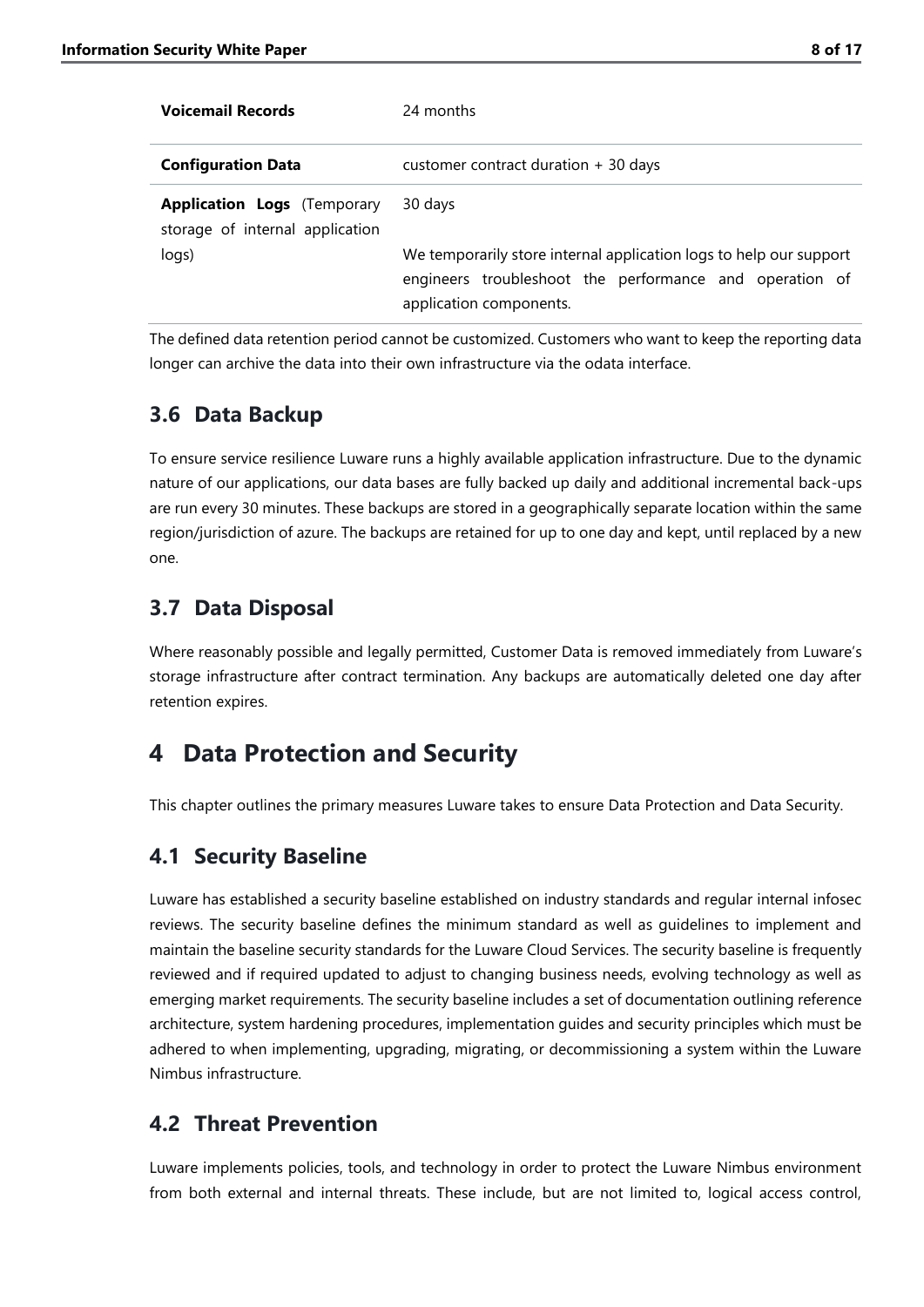network segregation, firewalls, virus and malware protection, proactive alerting as well as IDS and IPS policies.

#### <span id="page-9-0"></span>**4.3 Patching**

Luware maintains a regular patch cycle to keep the Luware Nimbus platform up to date and protect it against vulnerabilities. These patch cycles are usually executed within maintenance windows which will be communicated to the customer in advance. In cases of imminent threats, vulnerabilities, or system malfunction, Luware reserves the right to announce a maintenance window on short notice to ensure platform security, stability, and availability.

#### <span id="page-9-1"></span>**4.4 Secure Software Development**

Luware has implemented Secure Software Development practices including, but not limited to, mandatory security awareness trainings for software developers, secure design principles and coding practices, automatic security auditing for every new software build. This also includes OWASP Top 10 vulnerability checks and Whitesource 3rd party library validation as well as a large array of automated tests prior to production deployment. The Secure Software Development process is reviewed on an annual basis and updated as needed.

#### <span id="page-9-2"></span>**4.5 Secure Service Administration**

Luware has implemented processes in order to be able to respond and address incidents as and when they arise. System monitoring and alerting tools are in place to pro-actively detect incidents arising in the Luware Nimbus infrastructure. The Luware service desk is equipped to respond to incidents directly reported by customers. Incident's root causes and outcomes are reviewed on a regular basis in order to identify process gaps, training needs or necessary documentation updates/improvements and derive the necessary corrective measures.

### <span id="page-9-3"></span>**4.6 Change Control**

In order to minimize operational risks resulting in data exposure, service degradation or unavailability, Luware implements a change management process which controls all non-standard changes executed on a production system. All changes with impact on a production system are documented, tested and approved by a Change Approval Board before deployment.

### <span id="page-9-4"></span>**4.7 Physical Security**

The Luware Nimbus services are hosted in data centers of Microsoft Azure. It's within the services providers responsibility to restrict physical access and ensure maximum security to the cluster infrastructure.

### <span id="page-9-5"></span>**4.8 Logical Security**

Access to systems and data within the Luware Nimbus offering is restricted based on a stringent and hardened role-based access control system enforced over multiple system layers from the virtualization layer through the Operating System layer and in to the end user applications. Where in Luware's control,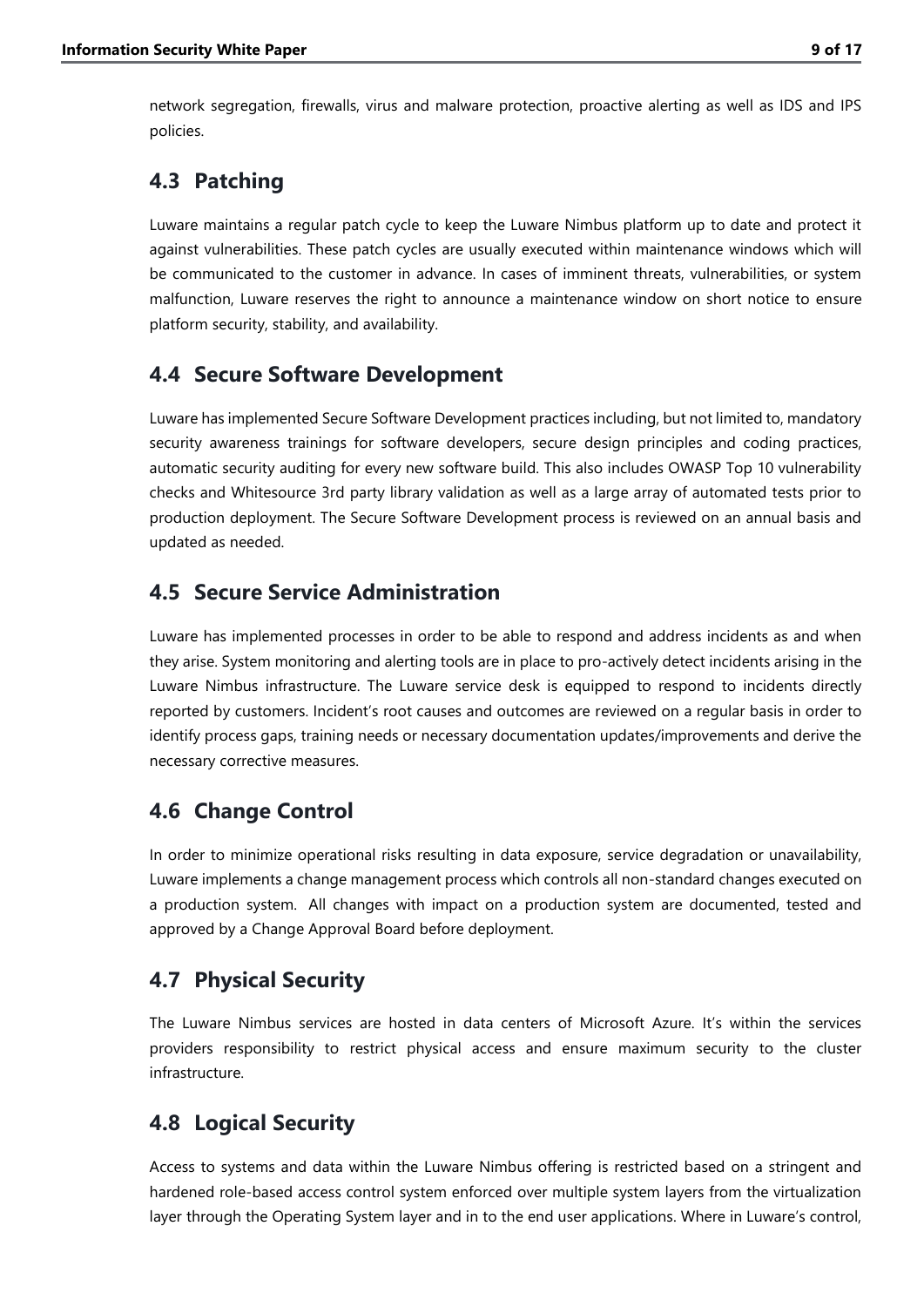the logical access and security controls are controlled in pre-defined security framework with recurring reviews and Joiner/Mover/Leaver process.

#### <span id="page-10-0"></span>**4.9 Protection of Data At Rest**

| Data Type                          | <b>Protective Measures</b>                                                                                                                                                                                                                          |
|------------------------------------|-----------------------------------------------------------------------------------------------------------------------------------------------------------------------------------------------------------------------------------------------------|
| <b>Backend</b><br><b>Databases</b> | All Backend Databases containing sensitive data (configuration data, reporting data,<br>transaction records) are encrypted using transparent database encryption (TDE) using<br>XChaCha20-Poly1305-IETF encryption according to industry standards. |
| General                            | Any customer data stored at rest within the Luware Nimbus environment underlies                                                                                                                                                                     |
| Data<br><b>Storage</b>             | the following security measures.<br>Physical Access control - https://docs.microsoft.com/en-<br>us/azure/security/fundamentals/physical-security                                                                                                    |
|                                    | Logical Access control - only named individuals with the necessary access privileges<br>can access the logical data storage.                                                                                                                        |

### <span id="page-10-1"></span>**4.10 Protection of Data In Transit**

| <b>Data Type</b>           | <b>Protective Measures</b>                                                                                                                                                                                                                                                                                                                                                                                                                                                                            |
|----------------------------|-------------------------------------------------------------------------------------------------------------------------------------------------------------------------------------------------------------------------------------------------------------------------------------------------------------------------------------------------------------------------------------------------------------------------------------------------------------------------------------------------------|
| Web<br><b>Applications</b> | Any information transmitted between the Luware Nimbus and the end customer via<br>public networks is encrypted using strong encryption. Luware leverages SSL<br>certificates issued by "Let's Encrypt Authority X3" supporting the TLS 1.2 protocol<br>and AES256 encryption with SHA2 signature.                                                                                                                                                                                                     |
| <b>System API's</b>        | Any system API's are secured with a token-based authentication system. Access to<br>APIs will be logically segregated within the system backend based on the same<br>mechanism as the Web Applications. Any information transmitted between Luware<br>Nimbus and the end customer via public networks is encrypted using strong<br>encryption. Luware leverages SSL certificates issued by "Let's Encrypt Authority X3"<br>supporting the TLS 1.2 protocol and AES256 encryption with SHA2 signature. |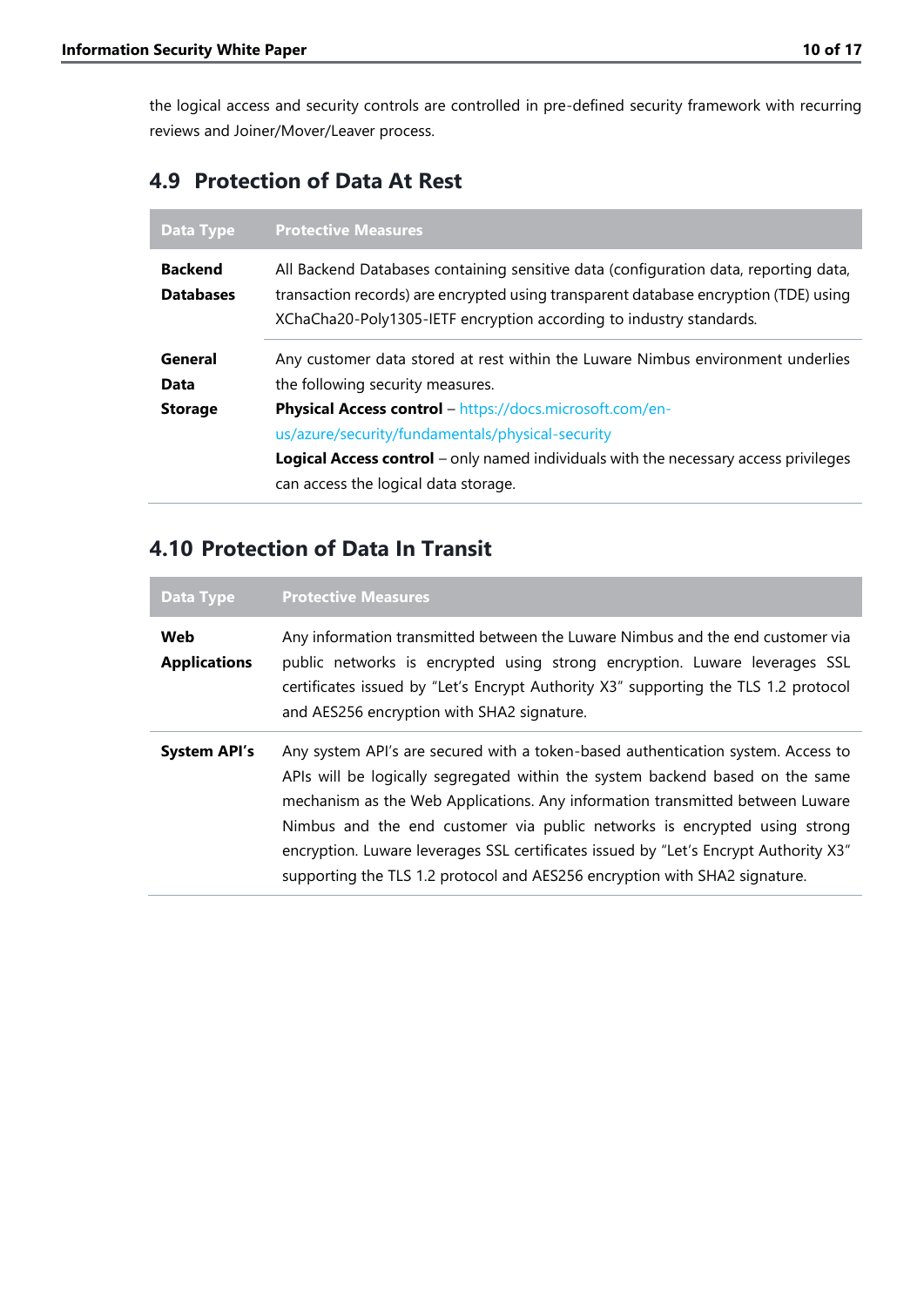### <span id="page-11-0"></span>**5 Business Continuity**

Businesses of varying sizes, across the globe, rely on the Luware Nimbus Solution to ensure effective communication across their organization. Due to the nature of the offered service, Business Continuity plays a vital part of providing this service to our customers. It is well understood that the availability and reliability of our platform is essential to the day to day operations of our customers and partners. The measures we take to protect our customers, their data and the services we provide to them include, but are not limited to;

- Maintenance of a Business Continuity Program
- Business Impact Analysis
- Risk Management
- High-Availability Platform Architecture
- Geo-Resiliency
- A stringent Software Lifecycle Management Process

This chapter provides an overview of the Luware Nimbus Business Continuity measures.

#### <span id="page-11-1"></span>**5.1 Business Continuity Program**

Luware has implemented a Business Continuity Program specifically for our Luware Cloud Services, which is managed by our Information Security Officer in conjunction with the Luware Cloud Operations Team. As part of this program, Business Continuity Plans (BCPs) are created for critical business functions, pertaining to the operation and support of the service. BCPs are internal documents and processes that outline the procedures, detailed steps and all necessary information for the continuation and restoration of critical business processes and systems in the event that various resources become unavailable including the loss of premises, infrastructure, human resources, data and equipment. BCPs are created and maintained in the Luware internal Process Management System and are classified as confidential. These documents and procedures cannot be shared with external parties for reasons of data security, confidentiality, and protection of intellectual property. For transparency towards our customers, this document contains high-level information regarding the essential parts of our Business Continuity Program. The plans in general include System Operations, Technical Support and vital business operations that support BCPs. BCPs are reviewed, exercised, and approved by the respective teams coordinated by the respective team-leads or BCP-coordinators in conjunction with our Information Security Officer.

#### <span id="page-11-2"></span>**5.2 Business Impact Analysis**

Luware performs an annual business impact analysis (BIA) to understand business requirements, set recovery objectives and identify gaps and areas of vulnerability. The requirements and objectives set during the BIA inform the strategy analysis and planning processes. Risks identified during the BIA are reported to the Information Security Officer as well as the respective Business Process Owners for prioritization and are tracked through a formal mitigation process documented in the Luware Internal Process Management System.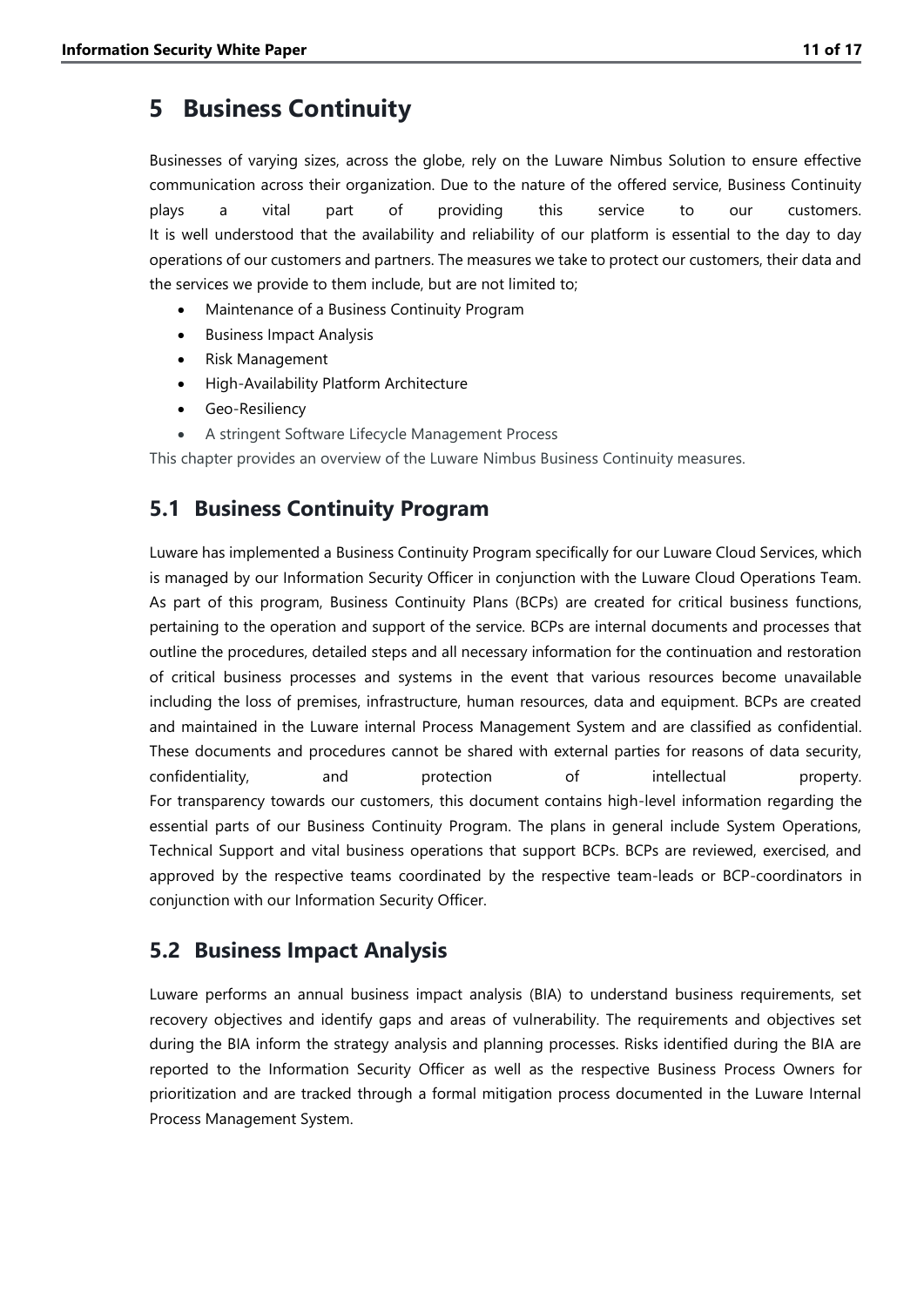#### <span id="page-12-0"></span>**5.3 Risk Management**

In conjunction with the annual business impact analysis (BIA), Luware conducts a risk assessment to identify and evaluate key risks facing the operation and provision of our services. Luware is continually monitoring emerging risks, changes to existing categorizations and risk ratings and the status of risk mitigation plans. The process is owned and overseen by Luware's Group Management committee in collaboration with the Luware compliance team.

### <span id="page-12-1"></span>**5.4 Approach**

Luware has implemented a prioritized top-down approach in order to ensure the business continuity program and its processes, warrants the prompt recovery of the services we deliver to our customers; including the teams, functions and resources that support their delivery.

#### <span id="page-12-2"></span>**5.5 Standards and Certification**

Luware AG holds the ISO 9001 and ISO 27001 certification which requires business continuity to be implemented. In order to deliver the high-quality service our customers expect from a state of the art compliance solution, Luware went a step further and built our entire program to be aligned to and based on the principles of ISO 22301, the International Business Continuity Management Systems standard (BCMS). In addition to that, our data center provider Microsoft Azure holds over 90 compliance certifications, which can be verified here: [https://azure.microsoft.com/en-gb/overview/trusted](https://azure.microsoft.com/en-gb/overview/trusted-cloud/compliance/)[cloud/compliance/.](https://azure.microsoft.com/en-gb/overview/trusted-cloud/compliance/) The bespoke certifications have been obtained by Luware AG headquarters in Switzerland. All processes are rolled out group wide.

Luware AG is currently in the course of the SOC 2 Type II audit report project. Once the audit report is obtained, SOC 2 Type II will apply to all Luware's cloud-based services, including Luware Nimbus.

### <span id="page-12-3"></span>**5.6 Incident Response**

Luware has developed incident response protocols that include triggers and escalation criteria based on the severity of an incident. This includes processes for activating plans, assembling recovery teams, and making critical decisions.

### <span id="page-12-4"></span>**5.7 Crisis Management**

A crisis management plan is in place to govern a global response following an incident impacting Luware. The plan includes the assembly of a core team of leaders and procedures for fast decision-making and timely communications.

#### <span id="page-12-5"></span>**5.8 Third-party assurance**

Luware evaluates the business continuity capabilities of key vendors and third-parties through a vendor assessment process overseen by the Information Security officer and compliance according to the ISO certifications. This process in continually monitored and improved. We want to assure our customers that we only trust best of breed vendors to be involved in providing our services.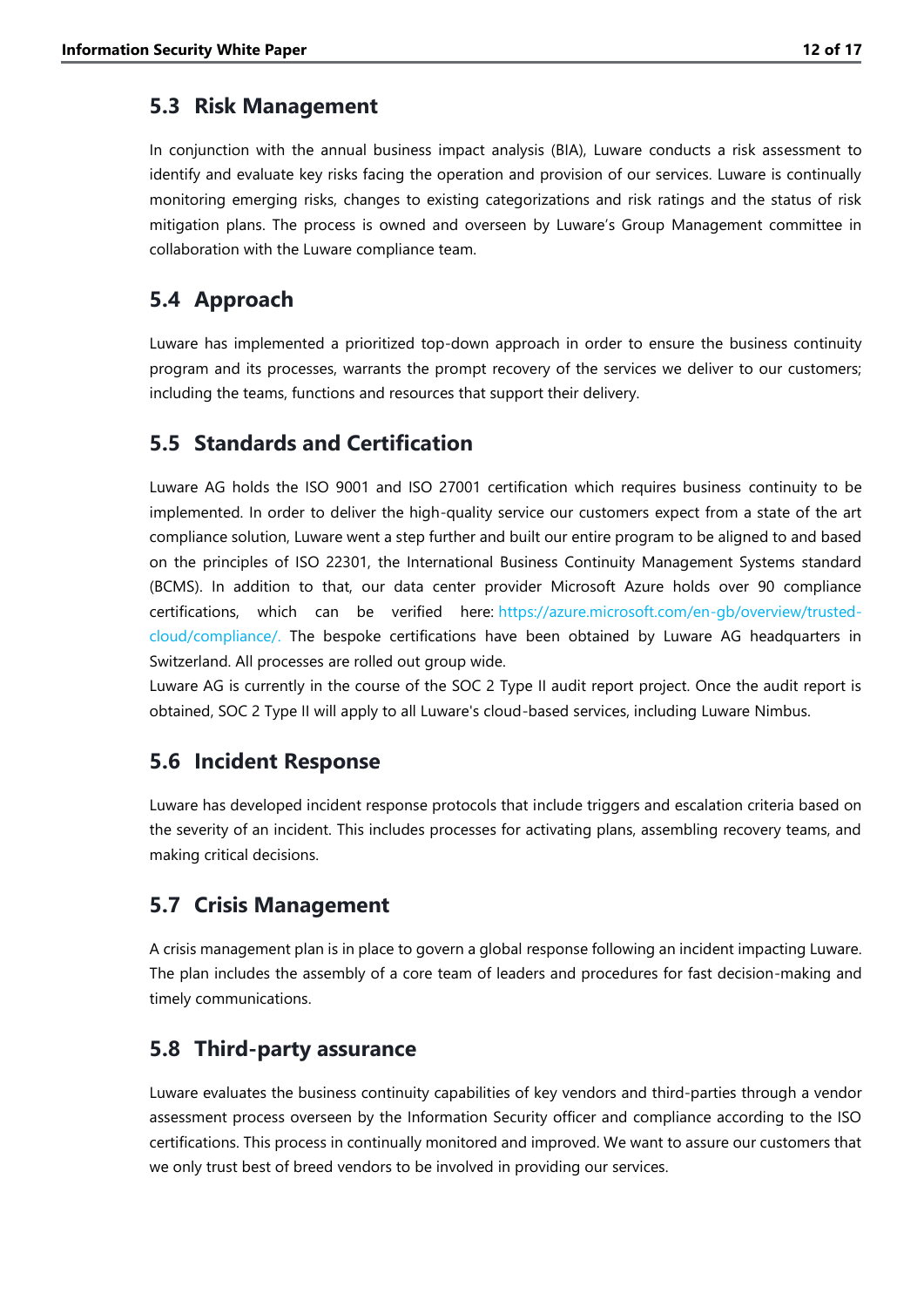#### <span id="page-13-0"></span>**5.9 BCP Testing**

All BCP plans will be tested at least on an annual basis, but where applicable more often (for example, during system upgrades, patch-cycles or backup/restore exercises). All gaps, learnings and findings are tracked to resolution in our process management system.

### <span id="page-13-1"></span>**6 High Availability and Disaster Recovery**

### <span id="page-13-2"></span>**6.1 Definition**

Luware adopts the following definition of Business Continuity derived from the ISO 22301 standard: "The capability of the business to continue the delivery of products and services at acceptable, predefined levels following a business disruption."

The ultimate aim is to provide our customers and partners the highest level of confidence in our ability to provide our products and continue our business. Maintaining this level of resilience requires continual effort, as our business and the environment that we operate in changes every single day. This chapter describes at a high level the Business Continuity Measures in place to ensure the above.

### <span id="page-13-3"></span>**6.2 Resilient System Architecture**

Luware Nimbus is built on a highly scalable Microservice Architecture which is configured and optimized to be resilient against service outages with features such as automatic healing and seamless state recovery, auto-scale and auto-restart in case of a failure. Due to the distributed nature of a Microservice based application, failures of single components only have minor effect on the stability of the general system. Luware Nimbus services run in the primary data centers of the Azure regions outlined in the Data Location chapter of this document. In case of a full data center outage, the services will be restored to the secondary Azure data center within region and service can resume within the RTO.

### <span id="page-13-4"></span>**6.3 Database resilience**

Critical application data is stored in databases that are replicated in near real-time across multiple database instances within the same Azure data center. In case of failure of the primary database or the full data center, the application will be failed over to a database backup in the secondary data center within region.

### <span id="page-13-5"></span>**6.4 Backup and Restore**

Production databases are backed up to the secondary Azure Data Center within region to protect the availability of Luware's service in the event of a location-specific catastrophic event. Luware also retains a full backup copy of production data in a remote location significantly distant from the location of the primary operating environment but within the same geographical region/jurisdiction. Full backups are saved to this remote location at least once per day and incremental backups are saved in 30 minute intervals. Luware tests backups at least twice yearly to ensure they can be successfully restored.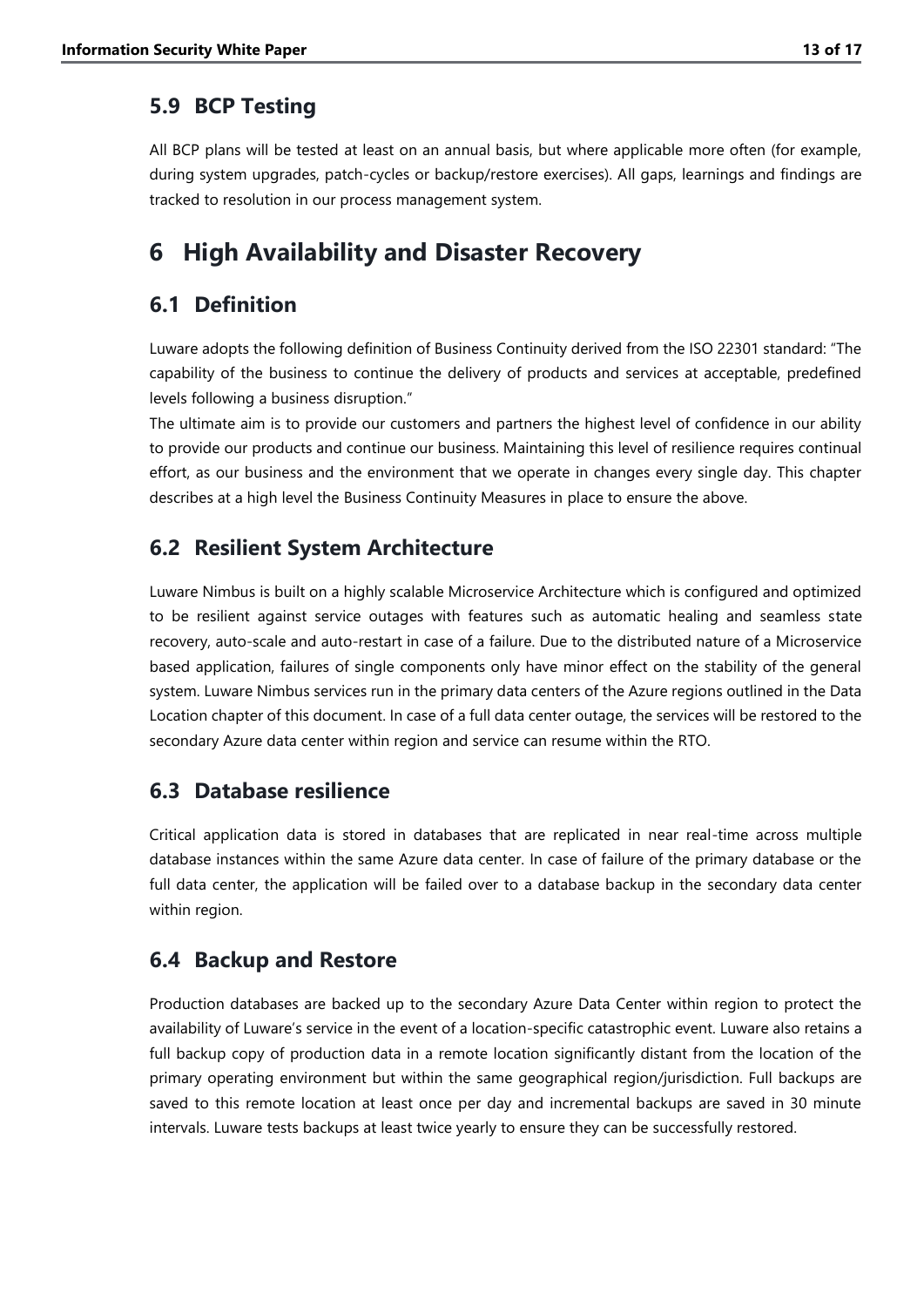### <span id="page-14-0"></span>**6.5 RPO and RTO**

Due to the resilient design as well as the chosen infrastructure and Backup and Restore strategy, recovery times after the failure of the Luware Nimbus systems can be kept to a minimum. Please find below the RPO and RTO defined for the Luware Nimbus service.



Recovery Point Objective (**RPO**)

Recovery Time Objective (**RTO**)

| <b>Measure</b>                                     | <b>Description</b>                                                                                                                                                                     | <b>Data Type</b>                                      | <b>Objective</b>                                                                      |
|----------------------------------------------------|----------------------------------------------------------------------------------------------------------------------------------------------------------------------------------------|-------------------------------------------------------|---------------------------------------------------------------------------------------|
| <b>Recovery Point</b><br><b>Objective</b><br>(RPO) | A measure of tolerance of<br>data loss in terms of time.<br>i.e. the duration of time for<br>which data loss is<br>acceptable.                                                         | Data at Rest<br>(configuration and<br>reporting data) | Up to 30 minutes<br>based on the last<br>available transactional<br>database backup   |
| <b>Recovery Time</b><br><b>Objective</b><br>(RTO)  | A measure of how much<br>time can elapse before full<br>recovery; that is, the<br>maximum length of time<br>within which a business<br>process must be restored<br>after a disruption. | Any                                                   | Up to 120 minutes for<br>a full system failover to<br>secondary Azure Data<br>Center. |

#### <span id="page-14-1"></span>**6.6 Data Centers**

Luware has chosen Microsoft Azure Data Centers to run the Luware Nimbus Services for their security, resiliency and connectivity, which all play a vital role in the context of business continuity and disaster recovery. Microsoft Azure Data Centers are designed and built in a way that strictly controls physical access to the areas where our customer's data is stored. Microsoft understands the importance of protecting their customer's data and is committed to helping secure the data centers that contain it. Detailed and up-to-date information regarding facilities, premises and physical security of Microsoft Azure Data Centers can be found at [https://docs.microsoft.com/en](https://docs.microsoft.com/en-us/azure/security/fundamentals/physical-security)[us/azure/security/fundamentals/physical-security.](https://docs.microsoft.com/en-us/azure/security/fundamentals/physical-security)

### <span id="page-14-2"></span>**6.7 People**

Luware operates with a geographically dispersed workforce with locations in Switzerland, the UK and the EU (Germany and Poland). Luware ensures that system critical roles have substitutes in place with the necessary skills and expertise to take over the day-to-day operations in case of a local emergency or outbreak. Processes, procedures, and systems of all mission critical roles are designed in a way that they can be executed remotely without having physical access to Luware premises.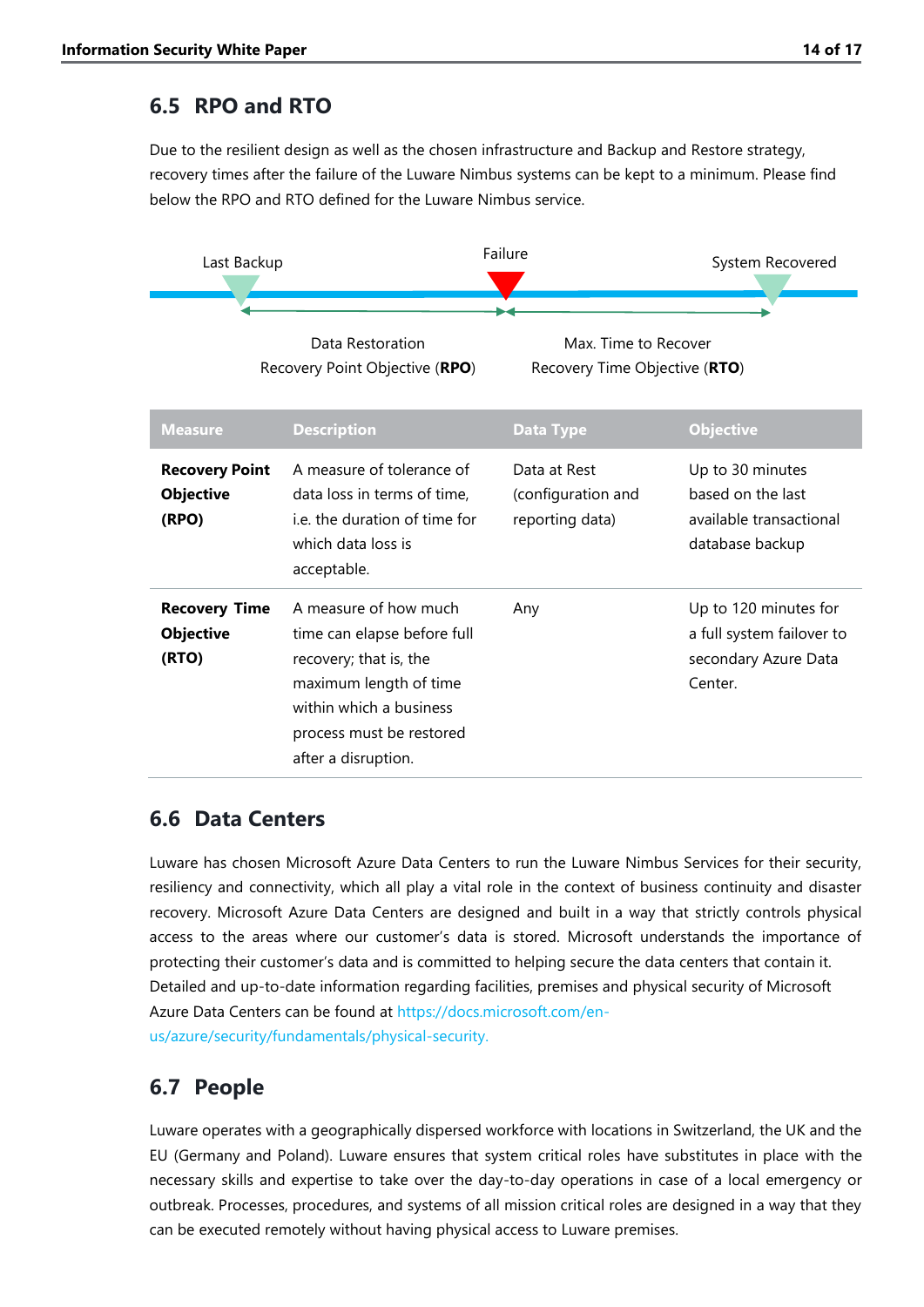#### <span id="page-15-0"></span>**6.8 General IT Infrastructure**

Critical core IT Infrastructure for the day-to-day operations of Luware including e-mail, telephony, CRM and ERP systems are designed in a resilient fashion with most of those systems being cloud-hosted or pure SaaS solutions. This ensures that in a disaster scenario where business premises or a single data center would be lost, Luware would still be able to fully operate its business remotely. The necessary security measurements are in place to ensure safety and security when working remotely, including Multi-Factor authentication, access to sensitive data is only via corporate VPN etc.

#### <span id="page-15-1"></span>**6.9 Coronavirus (COVID-19) Measures**

In light of the global Coronavirus pandemic and its impact on Businesses and Individuals, Luware has taken the necessary steps to ensure a friction-less operation of day-to-day business. Our geographically diverse teams have always ensured resilient operations, yet we recently updated our operations approach throughout our business — including relationships to vendors and other thirdparty service providers specifically to ensure that our services will remain up and running in a climate where the health of our employees is less predictable. We identified critical processes and teams within each of our business functions and created a contingency plan for each. The new plans include a staffing backup plan for each of our geographic locations, including primary, secondary, and tertiary contacts for the team. Due to the fact, that Luware's workforce is highly mobile and distributed, our business infrastructure is based on tools and technologies which can be used remotely and are not relying on any Luware premises.

### <span id="page-15-2"></span>**7 Organizational Measures**

#### <span id="page-15-3"></span>**7.1 Background Checks**

For the peace of mind of our customers and ourselves, Luware performs background checks on every new-hire within the company as permitted by local law. The range of background checks performed depends on the role the person holds within the company as well as the level of access they need to perform their daily work. Background checks may include but are not limited to criminal history checks, adverse financials checks, education verification as well as employment history verification.

#### <span id="page-15-4"></span>**7.2 Security Awareness**

All Luware stuff undergoes regular security awareness training starting with the onboarding process followed up by regular refresher courses and online trainings. Based on the role as well as the level of access an employee needs for their daily work, the level and depth of security awareness training differs. Training topics include secure coding, scam and fraud awareness, general secure working practices, risk awareness, compliance and regulatory adherence training etc.

#### <span id="page-15-5"></span>**8 Data Processing**

#### <span id="page-15-6"></span>**8.1 Consent**

By using the Luware Nimbus services, the customer agrees to [Luware's general terms of use](https://luware.com/en/agreements/saas/). As a Data Controller according to the [GDPR,](https://gdpr-info.eu/) the customer engages with Luware, acting as a Data Processor, for the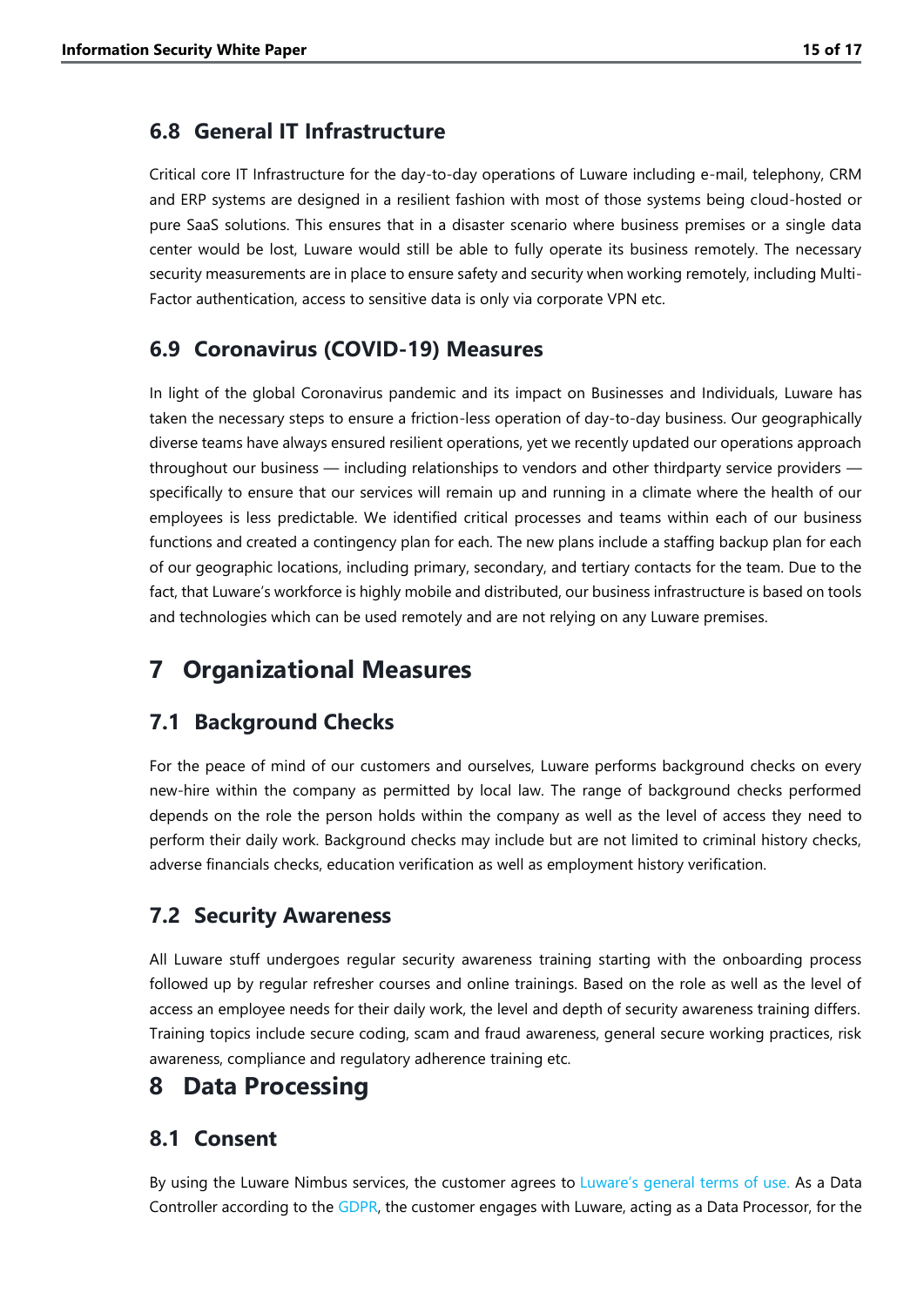purpose of storing and processing data on the customer's behalf. Details on the processing principles are governed by Luware's general terms of use.

#### <span id="page-16-0"></span>**8.2 Information Held**

All relevant data held by Luware's Nimbus SaaS have been reviewed as being necessary to support the functionality of Luware's Nimbus SaaS products.

#### <span id="page-16-1"></span>**8.3 Third Party Processors**

Luware's Cloud Service is implemented on Microsoft Azure. The European Union (EU) data protection authorities, known as the Article 29 Working Party, have approved the Microsoft Azure Data Processing Agreement (DPA), assuring customers that it meets the high standards of EU data protection laws. No other third parties are presently involved in Luware's SaaS service provision in handling data regulated by the GDPR.

### <span id="page-16-2"></span>**8.4 Data Protection Officer**

The Data Protection Officer for all Luware group companies is the General Counsel who can be contacted via [compliance@luware.com.](mailto:compliance@luware.com)

### <span id="page-16-3"></span>**8.5 What Data Is Being Processed**

This chapter outlines the types of Personally Identifiable Information (PII) being processed by the individual Luware Cloud applications.

| <b>Data Type</b>           | <b>Processing Details</b>                                                                                                                                                                                                                                                                                                                                            |
|----------------------------|----------------------------------------------------------------------------------------------------------------------------------------------------------------------------------------------------------------------------------------------------------------------------------------------------------------------------------------------------------------------|
| <b>Call Detail Records</b> | Every call which is routed via the Nimbus platform creates a Call Detail<br>Record in the backend database containing the following data:<br>Caller's phone number or SIP address<br>$\bullet$<br>Start/End Time of the call<br>$\bullet$<br><b>Routing Decisions</b><br>٠<br>User(s) who answered the call<br>Voice messages left from a caller on a Nimbus service |
| <b>User Details</b>        | For every user that is created in the Nimbus platform the following data is<br>stored in the backend database:<br>Firstname<br>$\bullet$<br>Lastname<br>$\bullet$<br>DisplayName<br>$\bullet$<br>E-Mail address<br>UPN / SAM account name                                                                                                                            |
| <b>Transfer History</b>    | The history of transfer targets per caller ID is stored in the Attendant<br>Console. Dependent on the call type, this can either be:<br>Office 365 ID of the transfer target                                                                                                                                                                                         |